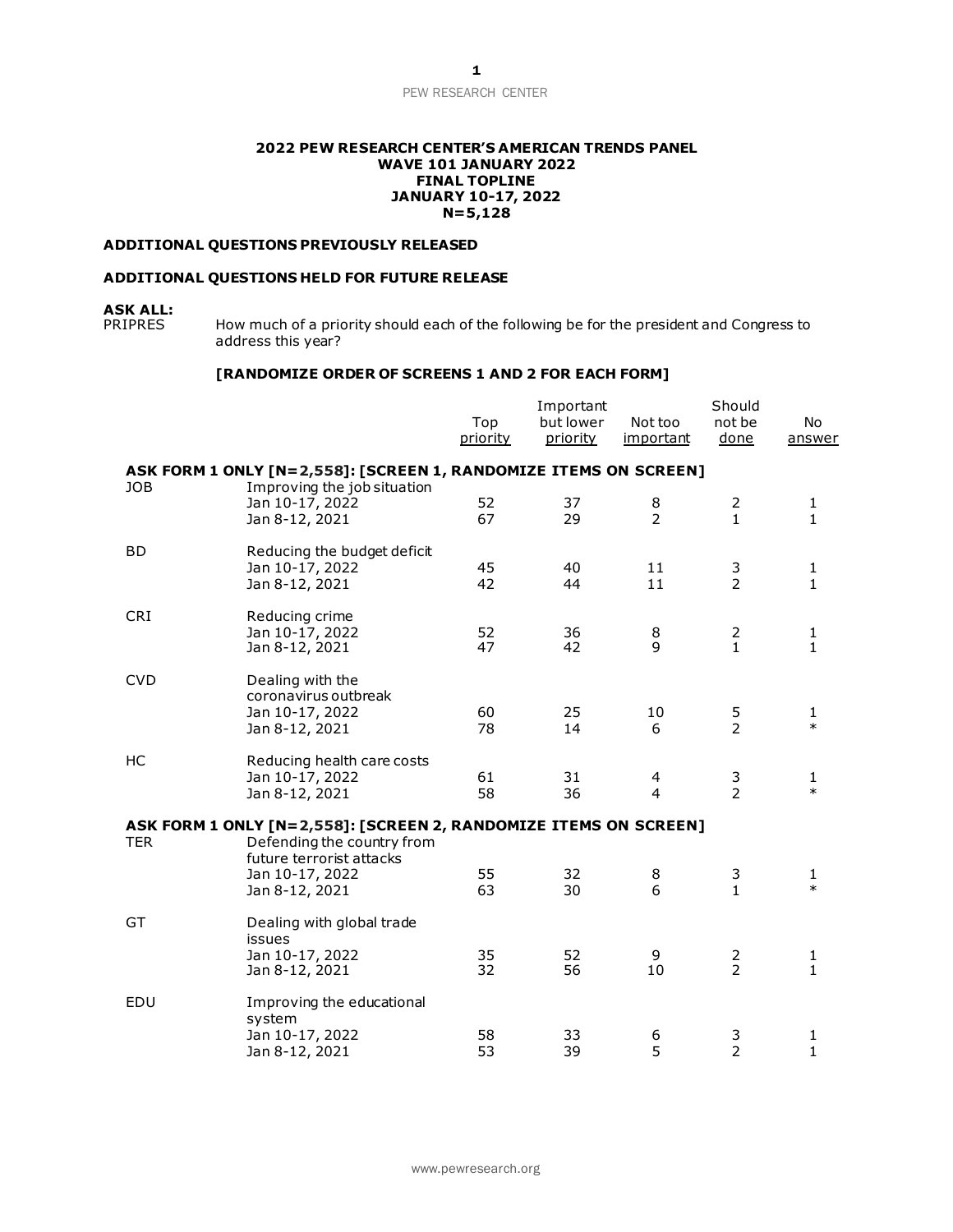## PEW RESEARCH CENTER

| <b>PRIPRES CONTINUED</b> |                                                                                                                 | Top<br>priority | Important<br>but lower<br><u>priority</u> | Not too<br><u>important</u> | Should<br>not be<br>done | No<br>answer      |
|--------------------------|-----------------------------------------------------------------------------------------------------------------|-----------------|-------------------------------------------|-----------------------------|--------------------------|-------------------|
| SC                       | Taking steps to make the<br>Social Security system<br>financially sound<br>Jan 10-17, 2022                      | 57              | 33                                        | 6                           | 3                        | $\mathbf{1}$      |
|                          | Jan 8-12, 2021                                                                                                  | 54              | 39                                        | 5                           | $\overline{2}$           | $\mathbf{1}$      |
|                          | ASK FORM 2 ONLY [N=2,570]: [SCREEN 1, RANDOMIZE ITEMS ON SCREEN]                                                |                 |                                           |                             |                          |                   |
| IMM                      | Dealing with the issue of<br>immigration                                                                        |                 |                                           |                             |                          |                   |
|                          | Jan 10-17, 2022<br>Jan 8-12, 2021                                                                               | 49<br>39        | 37<br>44                                  | 11<br>13                    | 2<br>$\overline{4}$      | 1<br>$\mathbf{1}$ |
| EC                       | Strengthening the nation's<br>economy                                                                           | 71              | 24                                        |                             |                          | 1                 |
| GCC                      | Jan 10-17, 2022<br>Jan 8-12, 2021<br>Dealing with global climate                                                | 80              | 16                                        | 4<br>$\overline{2}$         | $\mathbf{1}$<br>1        | $\ast$            |
|                          | change<br>Jan 10-17, 2022<br>Jan 8-12, 2021                                                                     | 42<br>38        | 30<br>33                                  | 17<br>18                    | 10<br>10                 | 1<br>1            |
| <b>JUS</b>               | Addressing issues within<br>the criminal justice system<br>Jan 10-17, 2022                                      | 45              | 45                                        | 8                           | 2                        | 1                 |
|                          | Jan 8-12, 2021                                                                                                  | 46              | 42                                        | 9                           | $\mathcal{P}$            | $\mathbf{1}$      |
| <b>POOR</b>              | ASK FORM 2 ONLY [N=2,570]: [SCREEN 2, RANDOMIZE ITEMS ON SCREEN]<br>Dealing with the problems<br>of poor people |                 |                                           |                             |                          |                   |
|                          | Jan 10-17, 2022<br>Jan 8-12, 2021                                                                               | 44<br>53        | 42<br>39                                  | 11<br>6                     | 2<br>$\overline{2}$      | 1<br>$\ast$       |
| MIL                      | Strengthening the U.S.<br>military                                                                              |                 |                                           |                             |                          |                   |
|                          | Jan 10-17, 2022<br>Jan 8-12, 2021                                                                               | 37<br>37        | 34<br>35                                  | 20<br>20                    | 9<br>$\overline{7}$      | 1<br>$\ast$       |
| POL                      | Improving the way the<br>political system works in<br>the U.S.                                                  |                 |                                           |                             |                          |                   |
|                          | Jan 10-17, 2022<br>January 8-12, 2021                                                                           | 52<br>62        | 32<br>29                                  | 9<br>6                      | 5<br>$\overline{2}$      | 1<br>$\mathbf{1}$ |
| <b>RA</b>                | Addressing issues around<br>race in this county                                                                 |                 |                                           |                             |                          |                   |
|                          | Jan 10-17, 2022<br>Jan 8-12, 2021                                                                               | 37<br>49        | 34<br>32                                  | 19<br>13                    | 9<br>5                   | 1<br>$\mathbf{1}$ |
| DA                       | Dealing with drug addiction<br>Jan 10-17, 2022<br>Jan 8-12, 2021                                                | 31<br>28        | 52<br>54                                  | 13<br>15                    | $\frac{3}{2}$            | 1<br>$\ast$       |

For past phone trends on national priorities[, see the 2020 survey](https://www.pewresearch.org/politics/2020/02/13/as-economic-concerns-recede-environmental-protection-rises-on-the-publics-policy-agenda/).